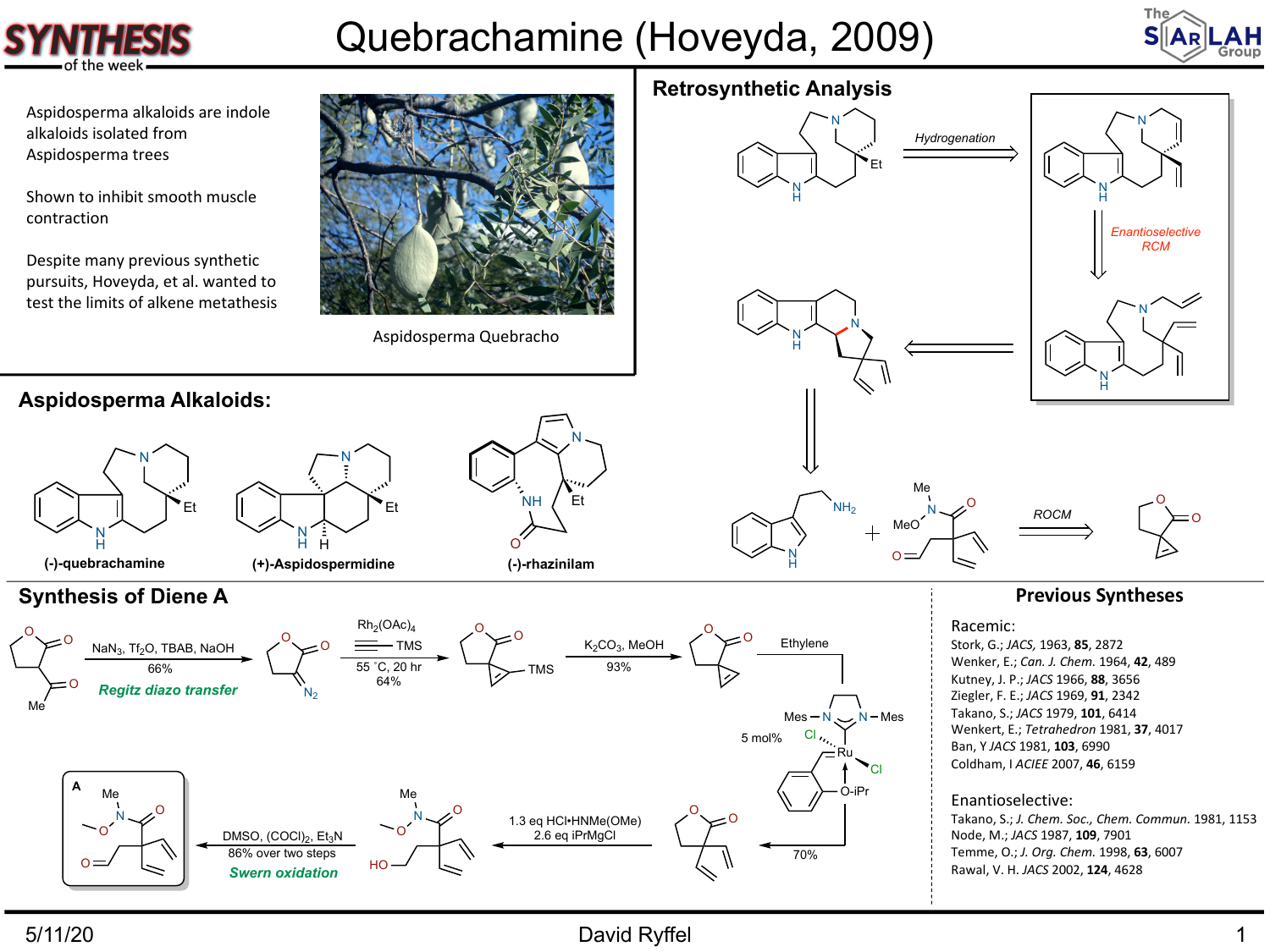

Quebrachamine (Hoveyda, 2009)



### N H N Chiral Ru- or Mo-based catalyst N H N **Synthesis of RCM Precursor** N H NH2 **A,** HOAc, 80˚C N H N O 79% N H N Allyl chloroformate *then* NaCNBH<sub>3</sub> 94% N H N O O 2 mol%  $Pd(PPh<sub>3</sub>)$ N H N 88%  $LiAlH<sub>4</sub>$ 97% *Pictet-Spengler condensation* Ru N N O Cl O-iPr Mes Ru  $N \sim N$ O L O-iPr Mes Ph Ph Ru  $N \sim N$ L L O-iPr Mes Ph Ph  $\begin{array}{ccc} \mathsf{Ph} & \xrightarrow{\mathsf{R}_{\mathsf{N}_{\mathsf{r}}}} \mathsf{Ph} \end{array}$ N N L L O-iPr Ph Ph iPr iPr  $R_{\text{L}} = I, R = Ph < 10\%$  conv. N tBu<sub>ow</sub>Mo \ \ Ph O O R R Me Me tBu N Mo O O Br Br Me Me  $tBu$ <sub>o w</sub> Mo  $\sim$   $\lambda$  Ph tBu Me N Mo O  $tBu$ <sub>O</sub>  $M_0 \sim$  Ph Me Me tBu N Ar <sub>Aw</sub>Mo AwPh O O Me Me Ar iPr Y iPr THE Me and the state of the state of the state of the state of the state of the state of the state of the state of the state of the state of the state of the state of the state of the state of the state of the state of the Mo O O Me Me Bn <sub>O w</sub> Mo S<sub>tru</sub>Ph Bn iPr Y iPr N Mo O O Me Me  $C_6F_5$   $\left| \right|$   $\mathcal{N}$ <sup>THF</sup>  $\mathtt{C_6F_5}$ R R  $THF$ <sup>Me</sup> Mo O O Me Me  $C_6F_5$   $W_2$   $W_3$   $W_4$   $P_5$  $C_6F_5$ THF L = Cl 98% conv., <5% *ee* L = I 50% conv., 10% *ee* L = Cl, R = H 50% conv., 10% *ee* L = Cl 50% conv., 10% *ee*  $L = 117%$  conv.  $R = iPr < 5%$  conv. R = Me <5% conv. R = Cl <5% conv. Ar = 2,4,6,-(iPr)3C6H3 <5% conv.  $R = Me < 5%$  conv. 98% conv., <5% *ee* <5% conv. <5% conv. <5% conv. <5% conv.

### 5/11/20 David Ryffel 2

 $R = iPr < 5%$  conv.